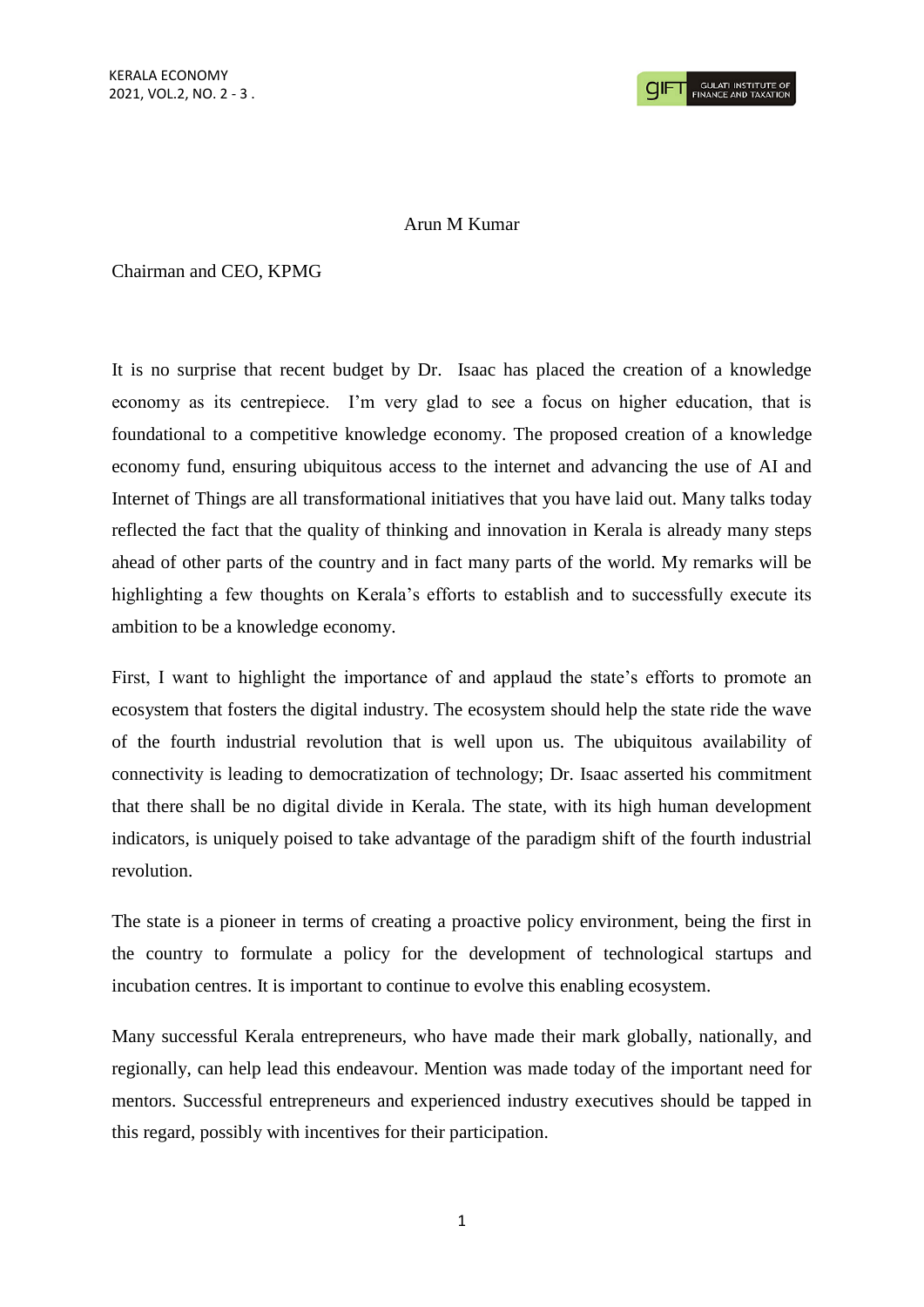KERALA ECONOMY

My second point has to do with data. Along with ubiquitous connectivity we are amid the Big Data revolution. The ability that we now process to collect, curate, and utilize what has been called a tsunami of data. To unleash the power that this presents, Kerala could consider embracing open data concepts which would allow citizens to review, compare, visualize, and analyse government data online and share their findings in real time. In my tenure in the US government, I saw how President Obama's policies for open data led to a host of new businesses that grew up to use such data.

Let me now come to revamping of the skilling ecosystem to take advantage of the disruptions brought about by technology and by Big Data. Talent is becoming increasingly critical in proportion to capital as a factor of production, while robotics and AI are displacing human endeavour and repetitive work across sectors. Studies have predicted that up to 50% of the current tasks and skills would be replaced by AI. In this regard, it is important to understand the near-term and long-term changes that are likely to happen and shape the skilling ecosystem accordingly.

A critical requirement today is to collapse the barriers between the specialized skilling institutions like the ITIs, and universities and industry. The legacy paradigm is that of training institutions that deliver programs anticipating the needs of industry and then supplying graduates annually. But in this new era, skilling can no longer be the episodic or modular and we must embrace a new paradigm of flexible, customized, and contextual lifelong learning. This means all the actors, skilling institutions, communities, and firms must work together as a coalition. And skilling delivery models can be asset-light, transmitting learning and skills even remotely, through media like the mobile phone.

The COVID-19 crisis has exposed two other disruptive trends that we need to be prepared for. Increasing talent and price arbitration arising from the ease with which skills and work can be delivered remotely to clients worldwide, and rising popularity of what is called gig working - where services are increasingly being delivered to firms exogenously, and not by staff on the payroll. Kerala should tap into these opportunities and serve global clients working from Kerala, at a scale that surpasses what is already happening.

And last but not least, leveraging the educated women population of Kerala. Kerala has a significant number of qualified women. Dr Isaac mentioned the number as 5 million, who are not in formal jobs. In the wake of COVID-19, a number of remote execution jobs, from data

2